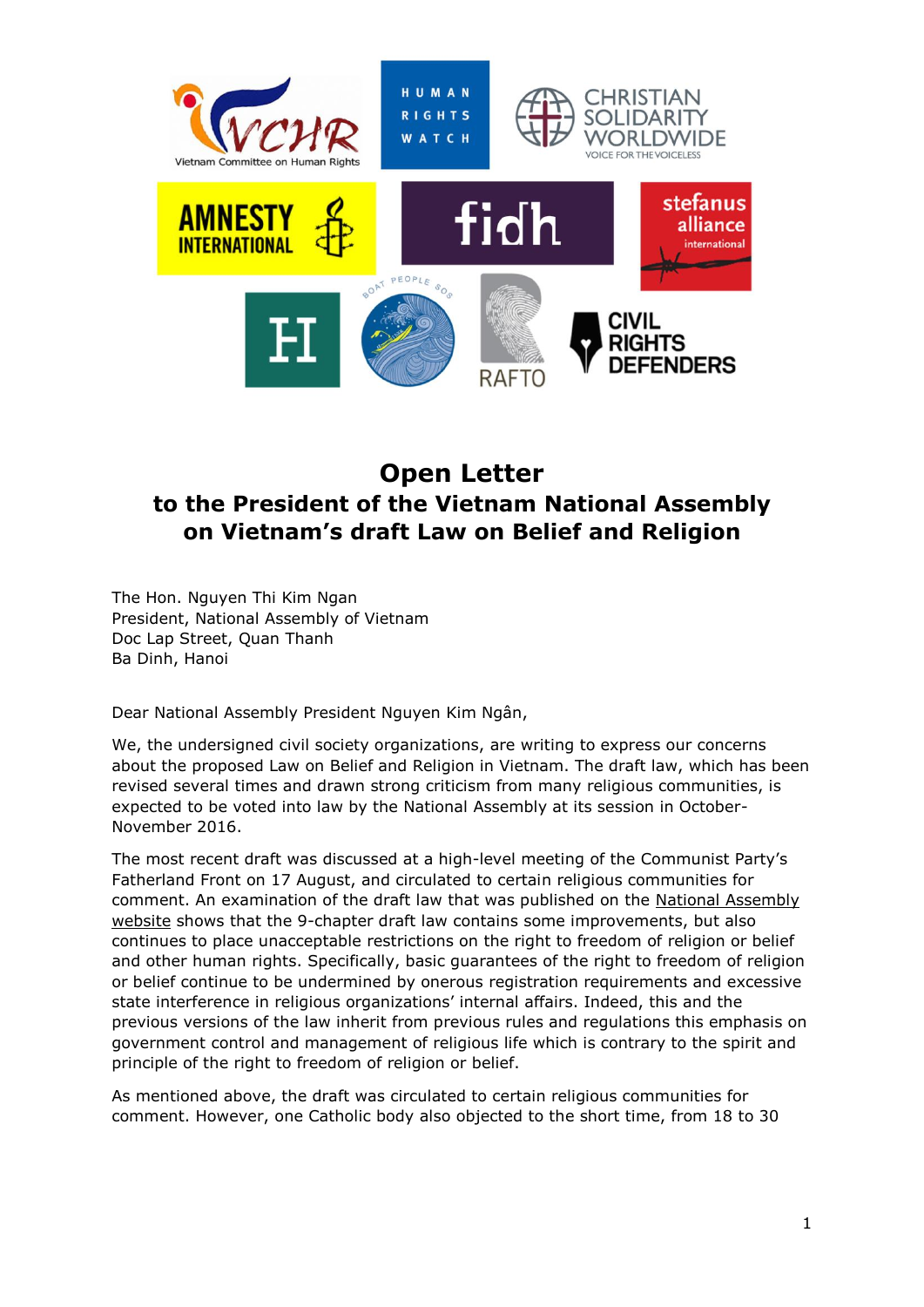August, given for preparing their response to the draft law.<sup>1</sup> Furthermore, independent religious groups not registered with the government, such as the United Buddhist Church of Vietnam, were not consulted.

There have been some welcome improvements made in the draft law, including provisions for the right to change one's religion, as well as to follow or not follow a religion, the right of some detainees "to use religious books and manifest their belief or religion", and the right of religious organizations to participate in activities such as education, vocational training, medical care and social and humanitarian assistance.

Nevertheless, the recommendations below have emerged from some of the particular concerns expressed by religious communities in Vietnam, which are shared by the undersigned organisations.

## 1. **The definition of a religion should be made consistent with Article 18 of the International Covenant on Civil and Political Rights (ICCPR).**

In the current draft, a religious organization has been defined as "a group of people ... which is recognized by the government" (our emphasis) (Article 2.13). This leaves members of religious organizations who cannot or choose not to register with the authorities in a legal limbo, with no legal safeguards for conducting religious activities.

### 2. **Registration with the government should not be made a pre-requisite for the exercise of freedom of religion or belief.**

The onerous and complex registration process requires approval from the authorities for religious activities, operations and status as an organization. The guarantees outlined in Article 18 of the ICCPR are independent of and cannot be conditioned on any domestic process of notification, authorisation, recognition or registration.

## 3. **The law must not allow officials to arbitrarily interfere in the internal affairs of religious organizations.**

Provisions in the law allow the authorities to interfere excessively in the internal decisions, appointments, training, teachings and programmes of religious organisations. Limitations on the manifestation of freedom of religion or belief must never exceed in either purpose or scope those permitted in article 18(3) of the ICCPR. As the UN Special Rapporteur on Freedom of Religion or Belief, Dr. Heiner Bielefeltd, said after his visit to Vietnam in 2014, "…*registration should be an offer by the State but not a compulsory legal requirement."*

## 4. **Ambiguous and potentially discriminatory language should be removed.**

The draft law contains ambiguous language regarding "good traditional cultural values" (Article 10.1) and "sowing division" (Article 5.4), that could be used to discriminate against ethnic and indigenous minorities, independent groups and those whose religion or belief is seen as "foreign" (Article 2.12).

## 5. **Provisions should be made to establish legal channels and mechanisms for people to file complaints, and have those complaints independently investigated and acted on, in cases of alleged violations of the right to freedom of religion or belief.**

-

<sup>&</sup>lt;sup>1</sup> Letter On Behalf of the Catholic Bishops Conference of Vietnam, signed by Bishop Peter Nguyen Van Kham, Deputy Secretary-general [http://gpquinhon.org/qn/news/GIAO-HOI-VIET-NAM/Thu-cua-HDGMVN-gop-y-Du](http://gpquinhon.org/qn/news/GIAO-HOI-VIET-NAM/Thu-cua-HDGMVN-gop-y-Du-thao-Luat-Tin-nguong-Ton-giao-5238/#.V9AIDzUSb55)[thao-Luat-Tin-nguong-Ton-giao-5238/#.V9AIDzUSb55](http://gpquinhon.org/qn/news/GIAO-HOI-VIET-NAM/Thu-cua-HDGMVN-gop-y-Du-thao-Luat-Tin-nguong-Ton-giao-5238/#.V9AIDzUSb55)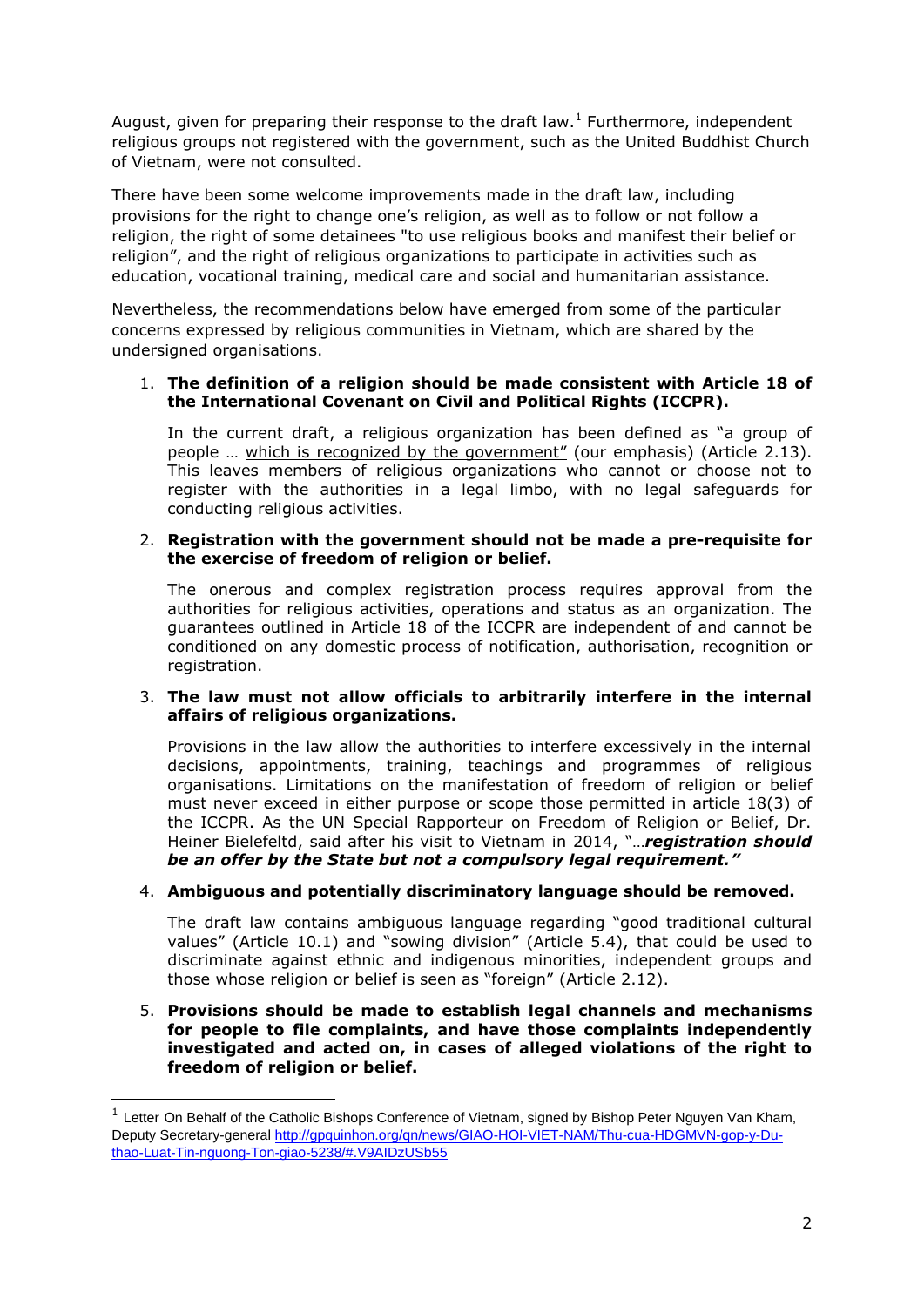For these reasons, we strongly urge that the law be revised, in consultation with religious community representatives, including those of non-recognized religious communities, and experts in international human rights law, to ensure that the law protects the right to freedom of religion or belief in line with article 18 of the International Covenant on Civil and Political Rights.

We look forward to hearing from you about this important matter. Please reply to the VCHR coordinator Penelope Faulkner at [penelope.faulkner@gmail.com](mailto:penelope.faulkner@gmail.com) or the CSW coordinator Benedict Rogers at [benrogers@csw.org.uk.](mailto:benrogers@csw.org.uk)

Sincerely yours,

#### *Original signatories:*

Benedict Rogers East Asia Team Leader, Christian Solidarity Worldwide

Vo Van Ai President, Vietnam Committee on Human Rights

Rafendi Djamin Director of Southeast Asia and Pacific Programme, Amnesty International

Phil Robertson Deputy Director, Asia Division, Human Rights Watch

Dimitris Christopoulos President, FIDH

Nina Shea Director, Hudson Institute Center for Religious Freedom

Hans Aage Gravaas Secretary General, Stefanus Alliance International

Robert Hårdh Executive Director, Civil Rights Defenders

Jostein Hole Kobbeltvedt Executive Director, Rafto Foundation for Human Rights

Nguyen Dinh Thang CEO & President, BPSOS

## *Additional signatories:*

Joshua Cooper Executive Director, Hawai'i Institute for Human Rights

Ven. Thich Thanh Quang President, Executive Institute, Unified Buddhist Church of Vietnam

Lê Cong Cau Chairman, Buddhist Youth Movement of Vietnam (GDPTVN)

Ven. Thich Huyen Viet Chargé d'Affaires, Unified Buddhist Church of Vietnam Overseas

Nguyen Van Lia The Traditional Hoa Hao Buddhist Bloc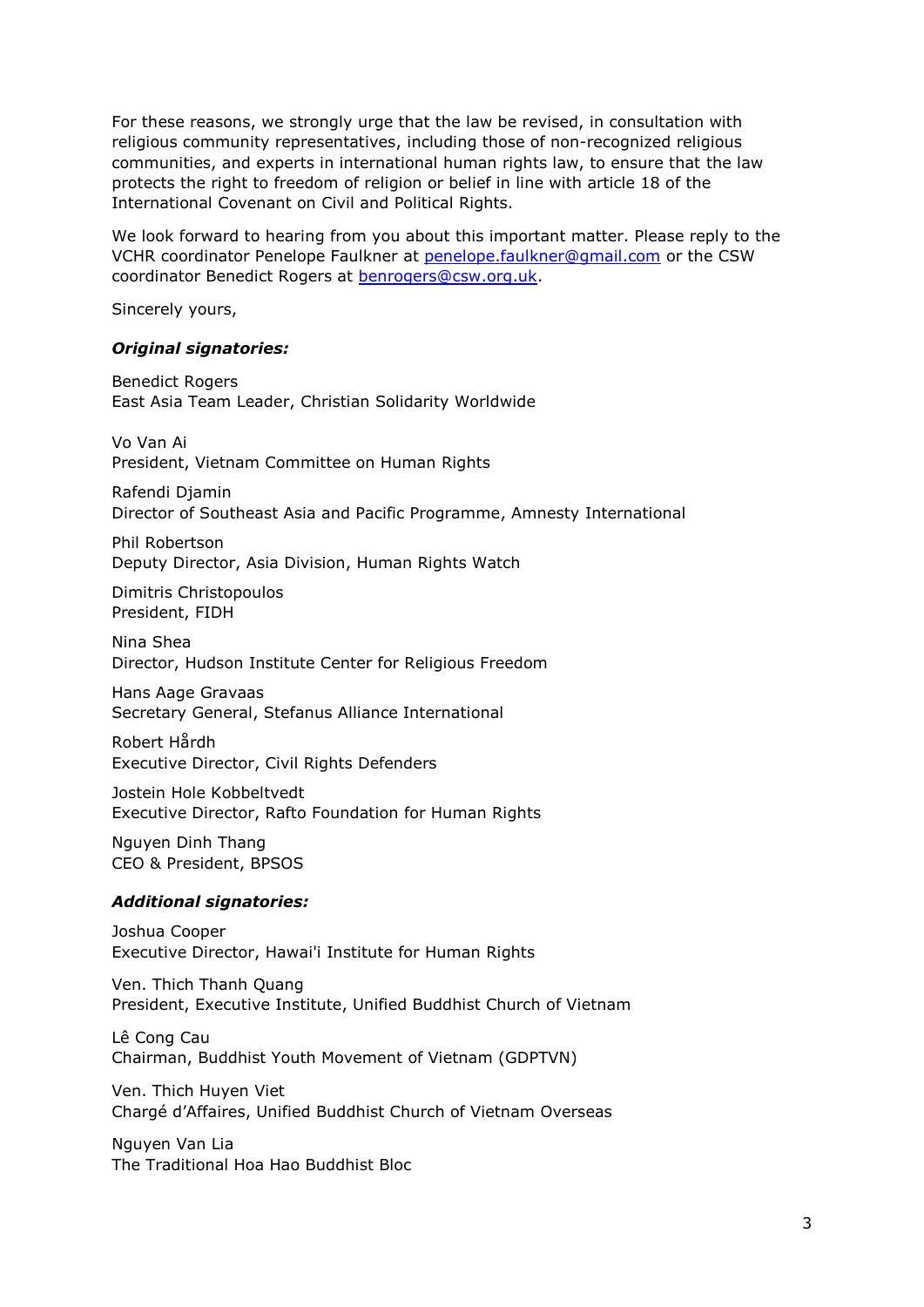Tran Ngoc Suong The Popular Council of Cao Dai Religion

Charles Santiago MP Chairperson, ASEAN Parliamentarians for Human Rights (APHR)

Professor the Lord Alton of Liverpool Member of the UK All-Party Parliamentary Group on International Religious Freedom or Belief

Daniel Calingaert Acting President, Freedom House

John Edmundson President, Agir Ensemble pour les Droits de l'Homme

Ann Buwalda Executive Director, Jubilee Campaign USA

The 21st Century Wilberforce Initiative

Faith J. H. McDonnell Director, Religious Liberty Program, The Institute on Religion and Democracy

Lilly Bliatout President and Founder, Southeast Asia Monitor for Human Rights and Justice

Willy Fautré Director, Human Rights Without Frontiers

Vu Quoc Dung Executive Director VETO! Human Rights Defenders' Network

Former US Congressman Joseph Cao Chairman, Coalition for a Free and Democratic Vietnam

John Alles Executive Director, Montagnard Assistance Project

Tony Tran Chairman, Con Dau Parishioners Association

Katie Duong Overseas Representative, Popular Council of Cao Dai Religion

Rong Nay Chairman, Montagnard Human Rights Organization

Pastor A Ga Representative, Montagnard Evangelical Church of Christ

Vũ Quốc Ngữ CEO, Defend the Defenders

Huỳnh Thục Vy Coordinator, Vietnamese Women for Human Rights

Lanney Tran Chairwoman, Women for Human Rights in Vietnam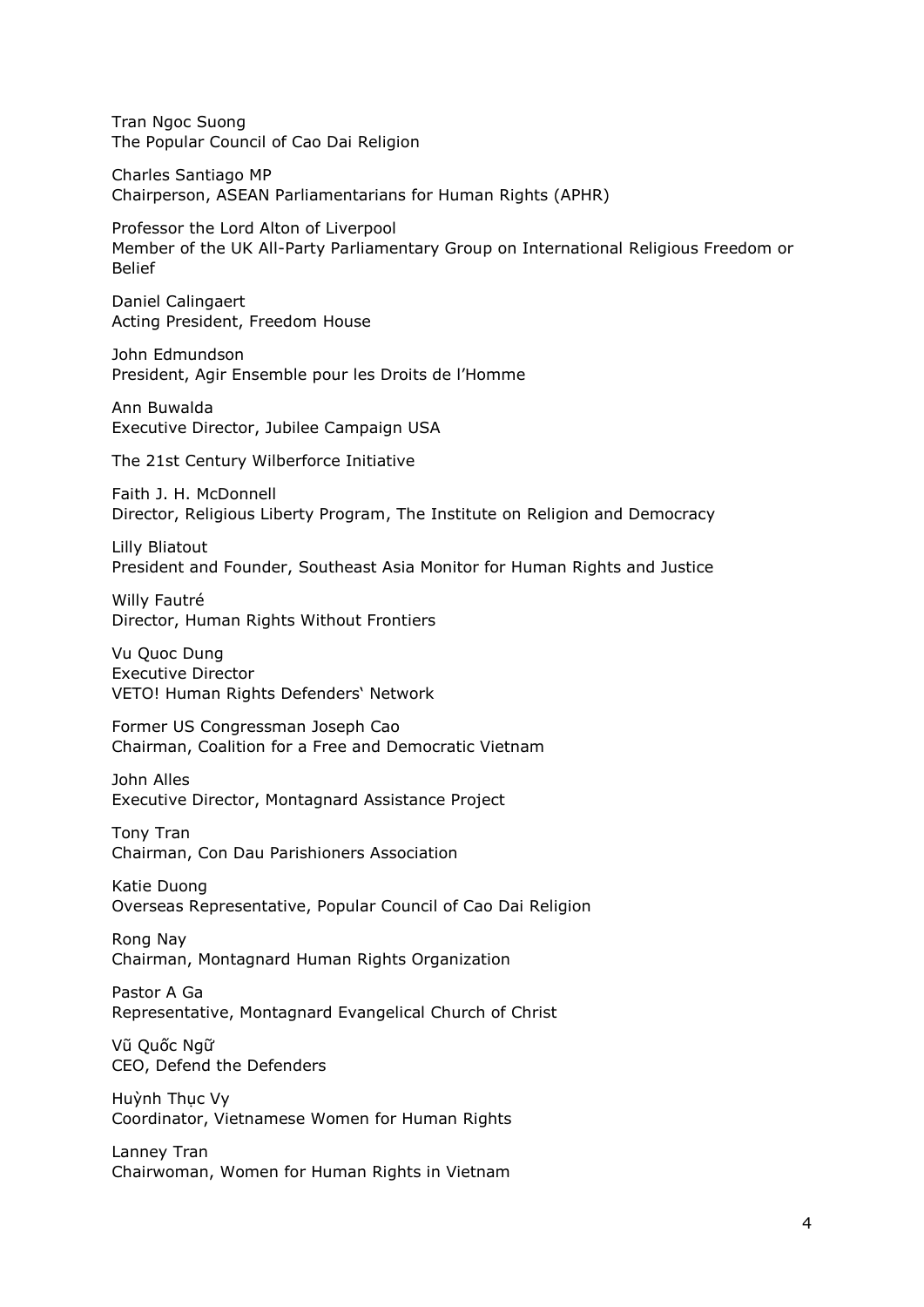Nguyen Bac Truyen Vietnamese Political and Religious Prisoners' Friendship Association

Vietnam Independent Civil Society Organizations Network (VICSON)

Matteo Mecacci President, International Campaign for Tibet

Bob Fu Founder and President, China Aid

Human Rights in China (HRIC)

Han Dong-Feng Executive Director, China Labour Bulletin

E-Ling Chiu Secretary General, Taiwan Association for Human Rights

Commonwealth Human Rights Initiative, New Delhi

Adilur Rahman Khan Secretary, Odhikar, Bangladesh

Alvin Jacobson Amnesty International USA Group 56 Lexington, MA

Kathy Herbst Amnesty International Group USA Group 524 Pittsburgh, PA

Michael De Dora Director of Public Policy, Center for Inquiry

Sara Colm Co-founder, Campaign to Abolish Torture in Vietnam

Isaac Six Advocacy Director, International Christian Concern

Helen Ngo Chairwoman, Committee for Religious Freedom in Vietnam

Nguyen Thanh Dung Association for Promotion of Freedom of Religions and Beliefs

Vietnamese FoRB Roundtable

Khin Ohmar Coordinator, Burma Partnership

Bjørn Engesland Secretary General, Norwegian Helsinki Committee

Vien Thach, Chairman Khmers Kampuchea Krom Federation